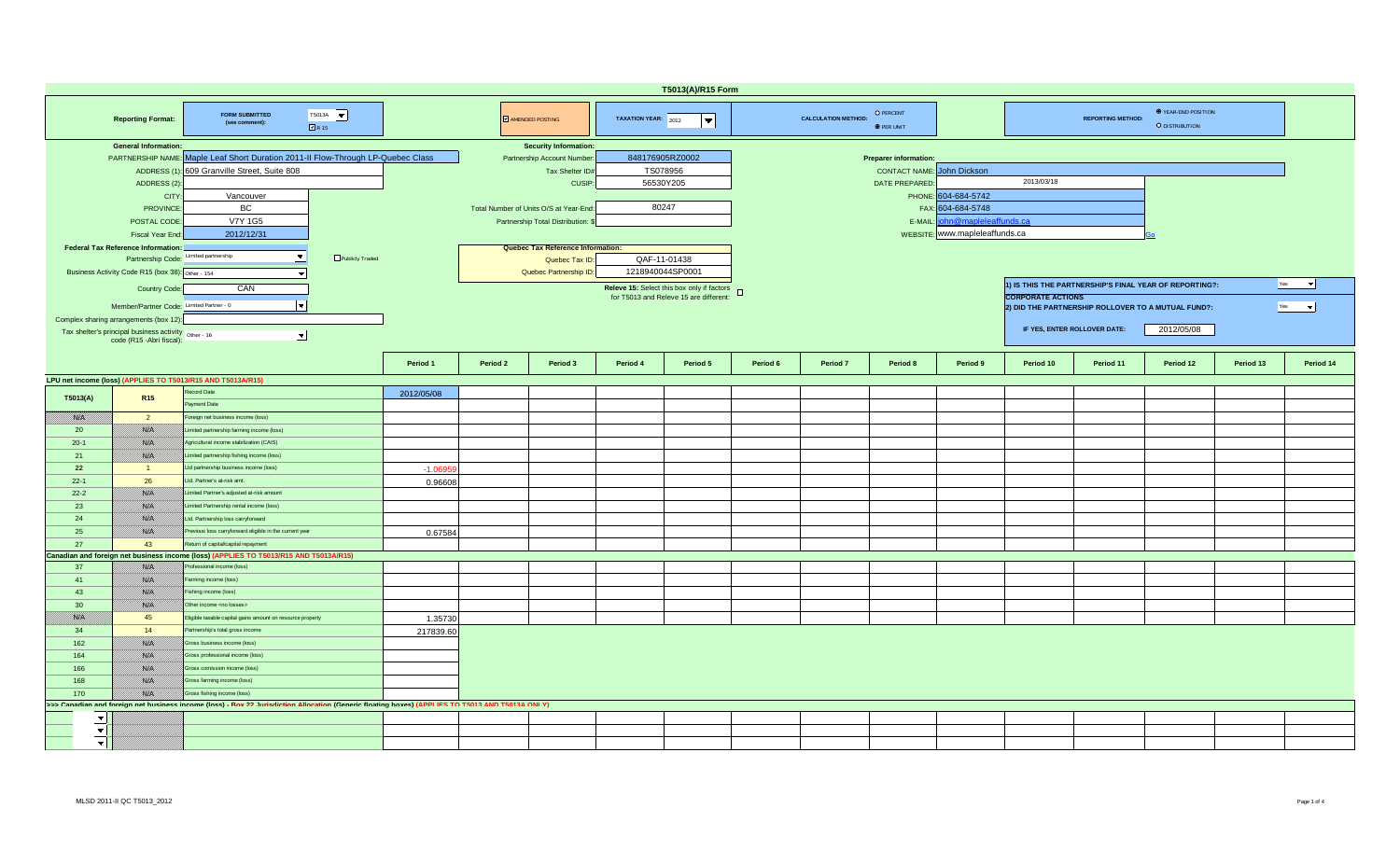|                          |                 |                                                                                                                        | Period 1 | Period 2 | Period 3 | Period 4 | Period 5 | Period 6 | Period 7 | Period 8 | Period 9 | Period 10 | Period 11 | Period 12 | Period 13 | Period 14 |
|--------------------------|-----------------|------------------------------------------------------------------------------------------------------------------------|----------|----------|----------|----------|----------|----------|----------|----------|----------|-----------|-----------|-----------|-----------|-----------|
| $\blacktriangledown$     |                 |                                                                                                                        |          |          |          |          |          |          |          |          |          |           |           |           |           |           |
|                          |                 | Canadian and foreign investments and carrying charges (APPLIES TO T5013/R15 AND T5013A/R15)                            |          |          |          |          |          |          |          |          |          |           |           |           |           |           |
| 26                       | $\mathbf{3}$    | Cdn and foreign net rental income (loss)                                                                               |          |          |          |          |          |          |          |          |          |           |           |           |           |           |
| 51                       | 6 <b>B</b>      | Actual Canadian dividends (other than eligible)                                                                        |          |          |          |          |          |          |          |          |          |           |           |           |           |           |
| 52                       | <b>6A</b>       | Actual amount of eligible dividends                                                                                    |          |          |          |          |          |          |          |          |          |           |           |           |           |           |
| 50                       | $\overline{7}$  | terest from Cdn Sources                                                                                                |          |          |          |          |          |          |          |          |          |           |           |           |           |           |
| 55                       | 8               | oreign dividend and interest income                                                                                    |          |          |          |          |          |          |          |          |          |           |           |           |           |           |
| 56                       | 13              | usiness investment loss                                                                                                |          |          |          |          |          |          |          |          |          |           |           |           |           |           |
| 59                       | 15A             | Carrying charges                                                                                                       |          |          |          |          |          |          |          |          |          |           |           |           |           |           |
|                          |                 |                                                                                                                        |          |          |          |          |          |          |          |          |          |           |           |           |           |           |
| $26-1$                   | $\overline{4}$  | oreign net rental income(loss)                                                                                         |          |          |          |          |          |          |          |          |          |           |           |           |           |           |
| 57                       | 15B             | Dividend rental arrangement compensation payments                                                                      |          |          |          |          |          |          |          |          |          |           |           |           |           |           |
|                          |                 | >>> Canadian and foreign investments and carrying charges, (Generic floating boxes) (APPLIES TO T5013 AND T5013A ONLY) |          |          |          |          |          |          |          |          |          |           |           |           |           |           |
| $\overline{\phantom{a}}$ |                 |                                                                                                                        |          |          |          |          |          |          |          |          |          |           |           |           |           |           |
| $\overline{\phantom{a}}$ |                 |                                                                                                                        |          |          |          |          |          |          |          |          |          |           |           |           |           |           |
| $\overline{\phantom{a}}$ |                 |                                                                                                                        |          |          |          |          |          |          |          |          |          |           |           |           |           |           |
| $\overline{\phantom{a}}$ |                 |                                                                                                                        |          |          |          |          |          |          |          |          |          |           |           |           |           |           |
| $\blacktriangledown$     |                 |                                                                                                                        |          |          |          |          |          |          |          |          |          |           |           |           |           |           |
| $\overline{\phantom{a}}$ |                 |                                                                                                                        |          |          |          |          |          |          |          |          |          |           |           |           |           |           |
| $\vert \cdot \vert$      |                 |                                                                                                                        |          |          |          |          |          |          |          |          |          |           |           |           |           |           |
| $\blacktriangledown$     |                 |                                                                                                                        |          |          |          |          |          |          |          |          |          |           |           |           |           |           |
| $\blacktriangledown$     |                 |                                                                                                                        |          |          |          |          |          |          |          |          |          |           |           |           |           |           |
| $\bullet$                |                 |                                                                                                                        |          |          |          |          |          |          |          |          |          |           |           |           |           |           |
|                          |                 | Other amounts and information (APPLIES TO T5013/R15 AND T5013A/R15)                                                    |          |          |          |          |          |          |          |          |          |           |           |           |           |           |
| 70                       | 10              | Capital gains (losses) [R15: used to calculate the deduction]                                                          |          |          |          |          |          |          |          |          |          |           |           |           |           |           |
| 70                       | 12              | Capital gains (losses) [R15: not used to calculate the deduction]                                                      | 2.71461  |          |          |          |          |          |          |          |          |           |           |           |           |           |
| 71                       | 11              | Capital gains reserve                                                                                                  |          |          |          |          |          |          |          |          |          |           |           |           |           |           |
| 85                       | 5 <sup>5</sup>  | Capital cost allowance                                                                                                 |          |          |          |          |          |          |          |          |          |           |           |           |           |           |
| <b>Sida</b>              | <u> Kill</u>    | NA SORRIS BOX 12 ADONE                                                                                                 |          |          |          |          |          |          |          |          |          |           |           |           |           |           |
| ssa.                     | 9               | atronage dividends received from a co-operative                                                                        |          |          |          |          |          |          |          |          |          |           |           |           |           |           |
| 88. I                    | 16              | Quebec income tax withheld at source                                                                                   |          |          |          |          |          |          |          |          |          |           |           |           |           |           |
| ssiel                    | 34              | R15: Exploration expenses - Northern Quebec                                                                            |          |          |          |          |          |          |          |          |          |           |           |           |           |           |
| <b>SSIE</b>              |                 | westment tax credit (R15 only: Other Property)                                                                         |          |          |          |          |          |          |          |          |          |           |           |           |           |           |
| <b>SSIE</b>              | 21B<br>24A      | Member Corp's share of debt                                                                                            |          |          |          |          |          |          |          |          |          |           |           |           |           |           |
|                          |                 |                                                                                                                        |          |          |          |          |          |          |          |          |          |           |           |           |           |           |
| <b>Side S</b>            | 24B             | lember Corp's share of qualified property                                                                              |          |          |          |          |          |          |          |          |          |           |           |           |           |           |
| <b>SEPTE</b>             | 24C             | Member Corp's share of total assets                                                                                    |          |          |          |          |          |          |          |          |          |           |           |           |           |           |
| <b>Side S</b>            | $35 - 34$       | Research amt. of assistance corresponding to exp. Reported in box 34 on R15                                            |          |          |          |          |          |          |          |          |          |           |           |           |           |           |
| Silbid                   | 27              | imited Partnership Loss                                                                                                |          |          |          |          |          |          |          |          |          |           |           |           |           |           |
| ssa.                     | 32              | Exploration exp. Incurred in Quebec                                                                                    |          |          |          |          |          |          |          |          |          |           |           |           |           |           |
| 88. I                    | 33              | Surface mining/oil&gas exploration exp. in Quebec                                                                      |          |          |          |          |          |          |          |          |          |           |           |           |           |           |
| <b>SSIE</b>              | $35 - 28$       | Amt. Of assistance corresponding to exp. Reported in box 28 on R15                                                     |          |          |          |          |          |          |          |          |          |           |           |           |           |           |
| ssisten.                 | $35 - 29$       | Amt. Of assistance corresponding to exp. Reported in box 29 on R15                                                     |          |          |          |          |          |          |          |          |          |           |           |           |           |           |
| ssiel                    | $35 - 30$       | Amt. Of assistance corresponding to exp. Reported in box 30 on R15                                                     |          |          |          |          |          |          |          |          |          |           |           |           |           |           |
| <b>Side S</b>            | $35 - 32$       | Amt. Of assistance corresponding to exp. Reported in box 32 on R15                                                     |          |          |          |          |          |          |          |          |          |           |           |           |           |           |
| <b>Side St</b>           | $35 - 33$       | Amt. Of assistance corresponding to exp. Reported in box 33 on R15                                                     |          |          |          |          |          |          |          |          |          |           |           |           |           |           |
| <b>Side S</b>            | 42              | Percentage of business carried on in Quebec by the partnership                                                         |          |          |          |          |          |          |          |          |          |           |           |           |           |           |
| 81                       | 17              | oreign tax paid on non business income                                                                                 |          |          |          |          |          |          |          |          |          |           |           |           |           |           |
| 82                       | 18              | Foreign tax paid on business income                                                                                    |          |          |          |          |          |          |          |          |          |           |           |           |           |           |
| 90                       | 28              | Cdn Exploration expenses (CEE)                                                                                         |          |          |          |          |          |          |          |          |          |           |           |           |           |           |
| 91                       | 29              | Cdn Development expenses (CDE)                                                                                         |          |          |          |          |          |          |          |          |          |           |           |           |           |           |
| 92                       | 30 <sup>°</sup> | Cdn Oil and gas property exp.(COGPE)                                                                                   |          |          |          |          |          |          |          |          |          |           |           |           |           |           |
| 93                       | 31              | oreign exploration and development expenses (FEDE)                                                                     |          |          |          |          |          |          |          |          |          |           |           |           |           |           |
|                          |                 |                                                                                                                        |          |          |          |          |          |          |          |          |          |           |           |           |           |           |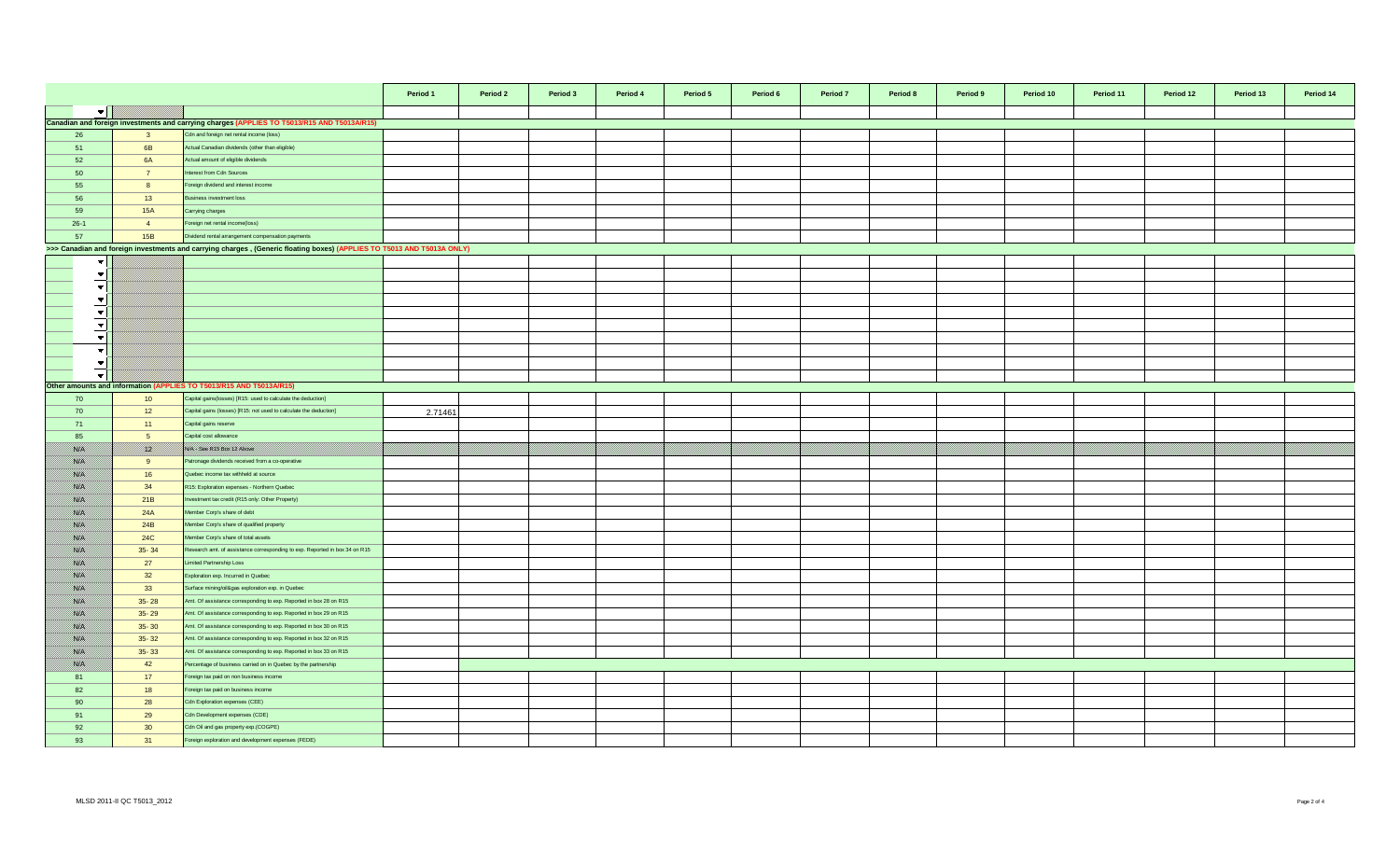|                                 |                                                               |                                                                                                 | Period 1 | Period 2 | Period 3 | Period 4 | Period 5 | Period 6 | Period 7 | Period 8 | Period 9 | Period 10 | Period 11 | Period 12 | Period 13 | Period 14 |
|---------------------------------|---------------------------------------------------------------|-------------------------------------------------------------------------------------------------|----------|----------|----------|----------|----------|----------|----------|----------|----------|-----------|-----------|-----------|-----------|-----------|
| 95                              | NG PA                                                         | Amount eligible for resource allowance deduction                                                |          |          |          |          |          |          |          |          |          |           |           |           |           |           |
| 103                             | 19                                                            | Charitable donations                                                                            |          |          |          |          |          |          |          |          |          |           |           |           |           |           |
| 103                             | 20                                                            | Other gifts                                                                                     |          |          |          |          |          |          |          |          |          |           |           |           |           |           |
|                                 |                                                               | >>> Other amounts and information - (Generic floating boxes) (APPLIES TO T5013 AND T5013A ONLY) |          |          |          |          |          |          |          |          |          |           |           |           |           |           |
| $\overline{\phantom{a}}$        |                                                               |                                                                                                 |          |          |          |          |          |          |          |          |          |           |           |           |           |           |
| $\blacktriangledown$            |                                                               |                                                                                                 |          |          |          |          |          |          |          |          |          |           |           |           |           |           |
| $\blacktriangledown$            |                                                               |                                                                                                 |          |          |          |          |          |          |          |          |          |           |           |           |           |           |
| $\blacktriangledown$            |                                                               |                                                                                                 |          |          |          |          |          |          |          |          |          |           |           |           |           |           |
| $\blacktriangledown$            |                                                               |                                                                                                 |          |          |          |          |          |          |          |          |          |           |           |           |           |           |
| $\mathbf{v}$                    |                                                               |                                                                                                 |          |          |          |          |          |          |          |          |          |           |           |           |           |           |
| $\mathbf{v}$                    |                                                               |                                                                                                 |          |          |          |          |          |          |          |          |          |           |           |           |           |           |
| $\blacktriangledown$            |                                                               |                                                                                                 |          |          |          |          |          |          |          |          |          |           |           |           |           |           |
| $\overline{\mathbf{v}}$         |                                                               |                                                                                                 |          |          |          |          |          |          |          |          |          |           |           |           |           |           |
| $\mathbf{v}$                    |                                                               |                                                                                                 |          |          |          |          |          |          |          |          |          |           |           |           |           |           |
|                                 | Boxes Requiring Text Input (APPLIES TO T5013 ONLY)            |                                                                                                 |          |          |          |          |          |          |          |          |          |           |           |           |           |           |
| $\mathbf{v}$                    |                                                               |                                                                                                 |          |          |          |          |          |          |          |          |          |           |           |           |           |           |
| $\blacktriangledown$            |                                                               |                                                                                                 |          |          |          |          |          |          |          |          |          |           |           |           |           |           |
| $\blacktriangledown$            |                                                               |                                                                                                 |          |          |          |          |          |          |          |          |          |           |           |           |           |           |
| $\blacktriangledown$            |                                                               |                                                                                                 |          |          |          |          |          |          |          |          |          |           |           |           |           |           |
| $\overline{\phantom{a}}$        |                                                               |                                                                                                 |          |          |          |          |          |          |          |          |          |           |           |           |           |           |
| $\blacktriangledown$            |                                                               |                                                                                                 |          |          |          |          |          |          |          |          |          |           |           |           |           |           |
| $\blacktriangledown$            |                                                               |                                                                                                 |          |          |          |          |          |          |          |          |          |           |           |           |           |           |
| $\blacktriangledown$            |                                                               |                                                                                                 |          |          |          |          |          |          |          |          |          |           |           |           |           |           |
| سيب<br>$\overline{\phantom{a}}$ |                                                               |                                                                                                 |          |          |          |          |          |          |          |          |          |           |           |           |           |           |
| $\overline{\phantom{a}}$        |                                                               |                                                                                                 |          |          |          |          |          |          |          |          |          |           |           |           |           |           |
|                                 |                                                               | Renounced Canadian exploration and development expenses (APPLIES TO T5013A/R15 ONLY)            |          |          |          |          |          |          |          |          |          |           |           |           |           |           |
| 120                             | 60                                                            | Cdn exploration expense - renunciation                                                          |          |          |          |          |          |          |          |          |          |           |           |           |           |           |
| 121                             | 61                                                            | Cdn development expense - renunciation                                                          |          |          |          |          |          |          |          |          |          |           |           |           |           |           |
| 124                             | <b>Side I</b>                                                 | Cdn exploration expense - assistance                                                            |          |          |          |          |          |          |          |          |          |           |           |           |           |           |
| 125                             | <b>BALLY</b>                                                  | Cdn development expense - assistance                                                            |          |          |          |          |          |          |          |          |          |           |           |           |           |           |
| 130                             | NA                                                            | Reduction - Portion subject int. free                                                           |          |          |          |          |          |          |          |          |          |           |           |           |           |           |
| 128                             | <b>SYLV</b>                                                   | Amount - Exp qualifying for ITC                                                                 |          |          |          |          |          |          |          |          |          |           |           |           |           |           |
| 129                             | <b>SALT</b>                                                   | Amount - Portion subject int. free                                                              |          |          |          |          |          |          |          |          |          |           |           |           |           |           |
| 119                             | SSO N                                                         | Adjusted at-risk amount                                                                         |          |          |          |          |          |          |          |          |          |           |           |           |           |           |
| 141                             | <b>BATEL</b>                                                  | BC - Expenses - Tax Credit                                                                      |          |          |          |          |          |          |          |          |          |           |           |           |           |           |
| 143                             | SSO N                                                         | SK - Expenses - Tax Credit                                                                      |          |          |          |          |          |          |          |          |          |           |           |           |           |           |
| 144                             | <b>SOFIA</b>                                                  | MB - Expenses - Tax Credit                                                                      |          |          |          |          |          |          |          |          |          |           |           |           |           |           |
| 145                             | <b>SELEN</b>                                                  | ON - Expenses - Tax Credit                                                                      |          |          |          |          |          |          |          |          |          |           |           |           |           |           |
| <b>BAR</b>                      | 62                                                            | Quebec Exploration Expense                                                                      |          |          |          |          |          |          |          |          |          |           |           |           |           |           |
| <u>mari</u>                     | 63                                                            | Quebec surface mining exploration or oil and gas exploration expenses                           |          |          |          |          |          |          |          |          |          |           |           |           |           |           |
| 788.C                           | 64                                                            | Exploration expenses - Northern Quebec                                                          |          |          |          |          |          |          |          |          |          |           |           |           |           |           |
| <b>BAR</b>                      | 65                                                            | Security issues expenses                                                                        |          |          |          |          |          |          |          |          |          |           |           |           |           |           |
| SSOS                            | 66-60                                                         | Amt. of assistance corresponding to exp. reported in box 60                                     |          |          |          |          |          |          |          |          |          |           |           |           |           |           |
| <b>SAFE</b>                     | 66-61                                                         | Amt. of assistance corresponding to exp. reported in box 61                                     |          |          |          |          |          |          |          |          |          |           |           |           |           |           |
| <b>SSAS</b>                     | 66-62                                                         | Amt. of assistance corresponding to exp. reported in box 62                                     |          |          |          |          |          |          |          |          |          |           |           |           |           |           |
| <b>BAR</b>                      | 66-63                                                         | Amt. of assistance corresponding to exp. reported in box 63                                     |          |          |          |          |          |          |          |          |          |           |           |           |           |           |
| <b>SSIE</b>                     | 66-64<br>Tax Shelter Information (Applies to T5013A/R15 only) | Amt. of assistance corresponding to exp. reported in box 64                                     |          |          |          |          |          |          |          |          |          |           |           |           |           |           |
| 150                             | 50                                                            | Number of units acquired                                                                        |          |          |          |          |          |          |          |          |          |           |           |           |           |           |
| 151                             | 51                                                            | Cost per unit                                                                                   | 25.00000 |          |          |          |          |          |          |          |          |           |           |           |           |           |
| 152                             | 52                                                            | Total cost of units                                                                             |          |          |          |          |          |          |          |          |          |           |           |           |           |           |
| 153                             | 53                                                            | Limited-recourse amounts                                                                        |          |          |          |          |          |          |          |          |          |           |           |           |           |           |
|                                 |                                                               |                                                                                                 |          |          |          |          |          |          |          |          |          |           |           |           |           |           |